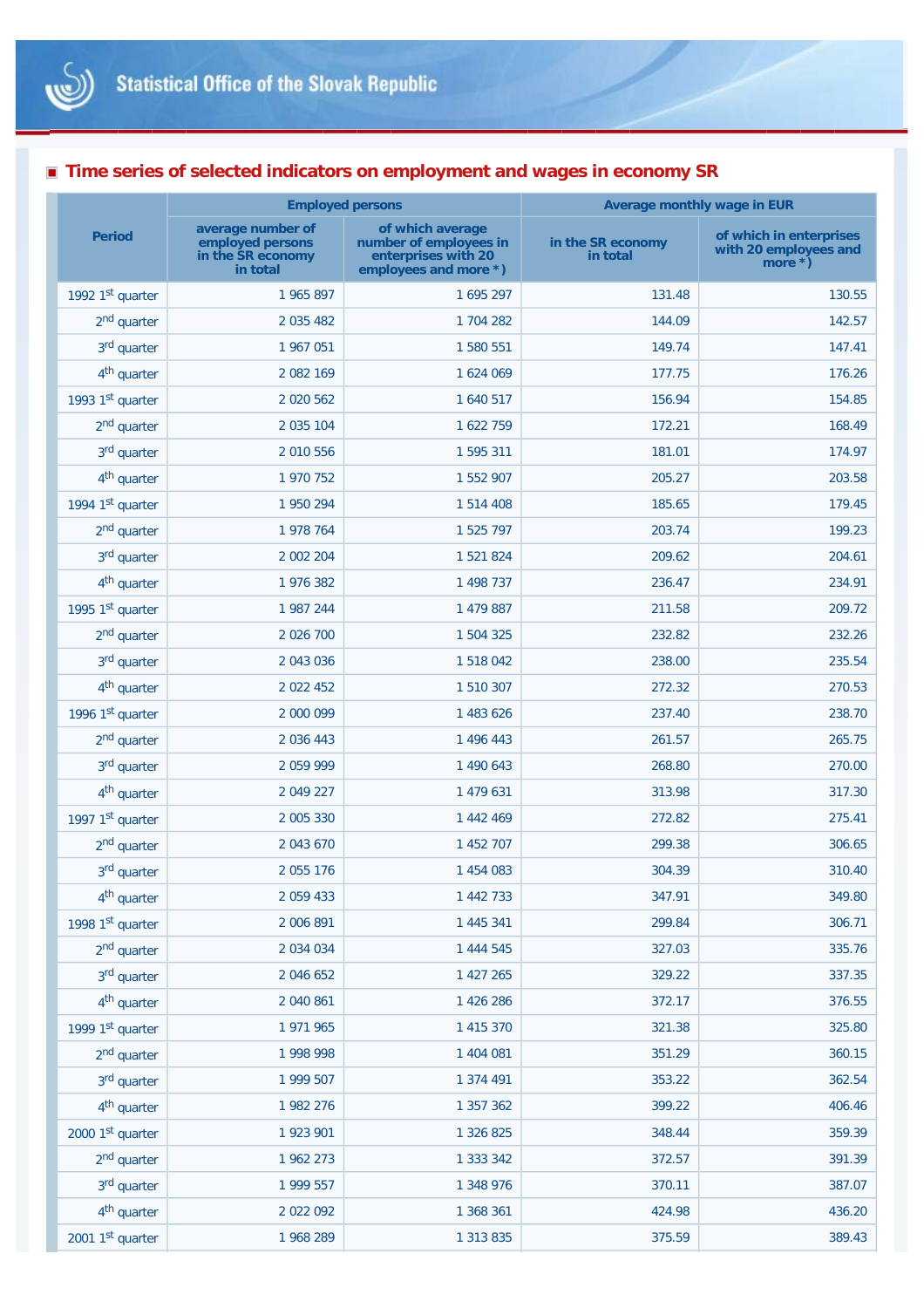| 2 <sup>nd</sup> quarter | 2 010 524     | 1 335 083 | 400.45 | 422.16 |
|-------------------------|---------------|-----------|--------|--------|
| 3rd quarter             | 2 022 051     | 1 324 740 | 400.98 | 420.47 |
| 4 <sup>th</sup> quarter | 2 0 2 3 7 9 5 | 1 312 141 | 464.35 | 485.06 |
| 2002 1st quarter        | 1 978 536     | 1 287 209 | 407.85 | 428.00 |
| 2 <sup>nd</sup> quarter | 2 008 417     | 1 301 285 | 442.44 | 468.07 |
| 3 <sup>rd</sup> quarter | 2 0 2 5 8 2 4 | 1 299 754 | 436.37 | 460.07 |
| 4 <sup>th</sup> quarter | 2 022 629     | 1 286 489 | 506.74 | 531.27 |
| 2003 1st quarter        | 1 996 982     | 1 264 747 | 434.24 | 461.40 |
| $2nd$ quarter           | 2 036 056     | 1 267 172 | 468.63 | 504.25 |
| $3rd$ quarter           | 2 031 654     | 1 254 073 | 466.91 | 498.24 |
| 4 <sup>th</sup> quarter | 2 035 276     | 1 246 419 | 537.08 | 563.23 |
| 2004 1st quarter        | 1 996 575     | 1 238 000 | 482.67 | 516.13 |
| 2 <sup>nd</sup> quarter | 2 022 136     | 1 240 294 | 513.58 | 554.33 |
| 3 <sup>rd</sup> quarter | 2 043 009     | 1 223 543 | 507.83 | 547.53 |
| $4th$ quarter           | 2 0 5 9 6 7 3 | 1 225 658 | 596.00 | 632.28 |
| 2005 1st quarter        | 2 049 473     | 1 242 742 | 531.83 | 566.39 |
| 2 <sup>nd</sup> quarter | 2 066 393     | 1 252 681 | 555.57 | 596.76 |
| 3 <sup>rd</sup> quarter | 2 073 196     | 1 236 723 | 558.19 | 598.29 |
| 4 <sup>th</sup> quarter | 2 110 890     | 1 243 583 | 646.15 | 679.35 |
| 2006 1st quarter        | 2 121 763     | 1 254 044 | 574.75 | 613.52 |
| 2 <sup>nd</sup> quarter | 2 140 132     | 1 265 170 | 608.25 | 655.26 |
| 3rd quarter             | 2 147 457     | 1 255 253 | 604.53 | 654.21 |
| 4 <sup>th</sup> quarter | 2 183 376     | 1 263 986 | 701.42 | 749.86 |
| 2007 1st quarter        | 2 201 269     | 1 314 667 | 617.14 | 662.30 |
| 2 <sup>nd</sup> quarter | 2 2 1 4 3 2 5 | 1 319 360 | 650.53 | 709.24 |
| 3rd quarter             | 2 2 2 7 5 3   | 1 306 588 | 647.75 | 706.41 |
| 4 <sup>th</sup> quarter | 2 2 5 2 4 7 8 | 1 316 853 | 760.97 | 823.68 |
| 2008 1st quarter        | 2 260 869     | 1 345 042 | 678.58 | 734.26 |
| 2 <sup>nd</sup> quarter | 2 274 444     | 1 345 439 | 712.31 | 781.47 |
| 3 <sup>rd</sup> quarter | 2 2 9 4 0 6 5 | 1 334 093 | 704.57 | 771.11 |
| 4 <sup>th</sup> quarter | 2 2 9 5 5 1   | 1 332 571 | 796.36 | 866.29 |
| 2009 1st quarter        | 2 198 871     | 1 304 372 | 710.45 | 768.60 |
| 2 <sup>nd</sup> quarter | 2 182 940     | 1 280 388 | 732.50 | 803.44 |
| 3 <sup>rd</sup> quarter | 2 163 455     | 1 255 394 | 722.51 | 787.21 |
| 4 <sup>th</sup> quarter | 2 161 309     | 1 253 678 | 813.22 | 874.85 |
| 2010 1st quarter        | 2 128 154     | 1 248 215 | 725    | 793    |
| 2 <sup>nd</sup> quarter | 2 149 991     | 1 250 865 | 758    | 836    |
| 3 <sup>rd</sup> quarter | 2 154 549     | 1 245 913 | 750    | 818    |
| 4 <sup>th</sup> quarter | 2 175 025     | 1 258 785 | 844    | 913    |
| 2011 1st quarter        | 2 185 636     | 1 287 758 | 746    | 807    |
| $2nd$ quarter           | 2 200 564     | 1 292 203 | 781    | 851    |
| 3 <sup>rd</sup> quarter | 2 190 013     | 1 282 550 | 769    | 841    |
| 4 <sup>th</sup> quarter | 2 193 984     | 1 282 793 | 848    | 920    |
| 2012 1st quarter        | 2 197 681     | 1 261 256 | 770    | 858    |
| 2 <sup>nd</sup> quarter | 2 204 512     | 1 259 298 | 793    | 887    |
| 3rd quarter             | 2 186 962     | 1 248 319 | 784    | 879    |